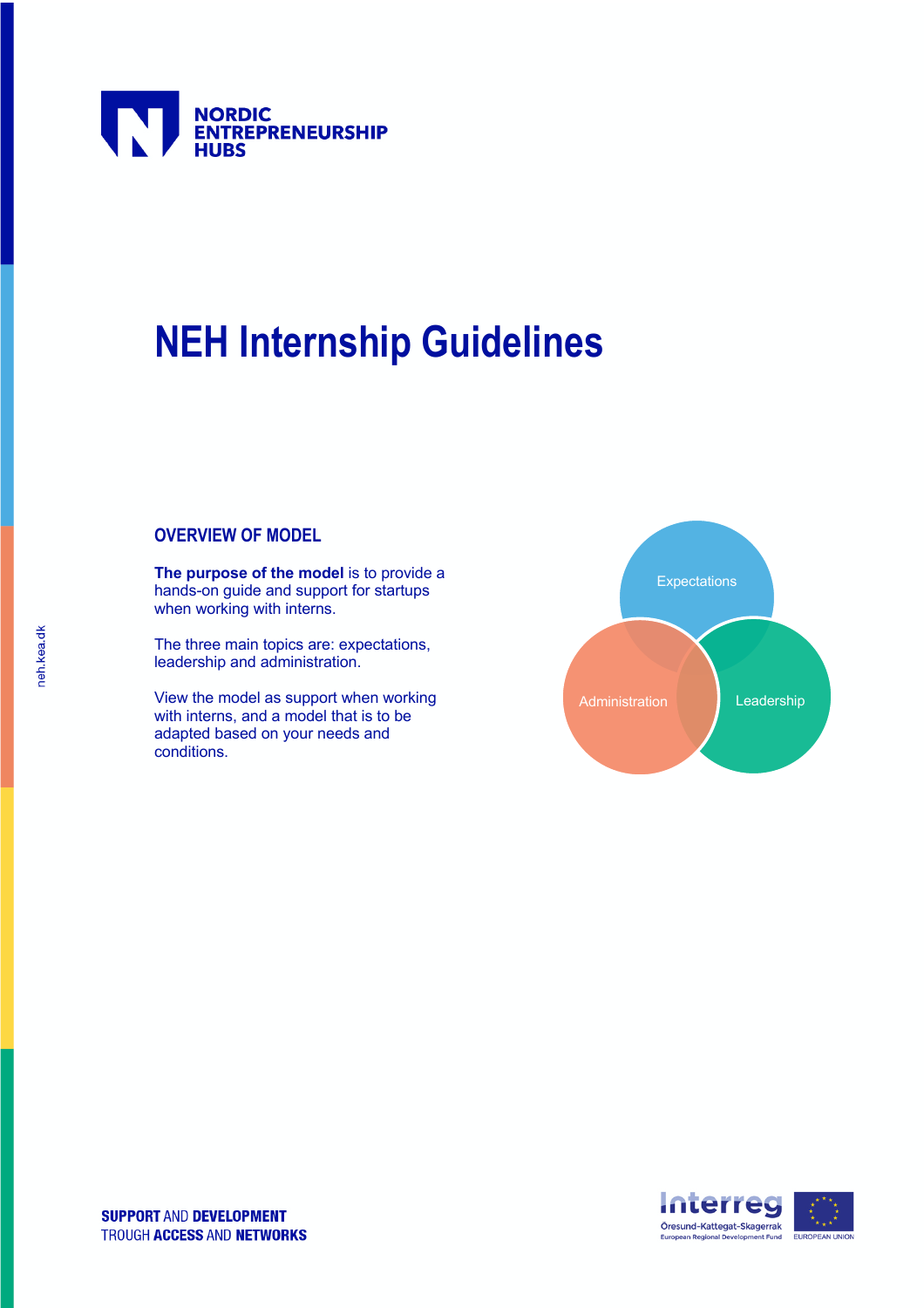

# **EXPECTATIONS**

This topic touches upon both expectations within the core team as well as in the exchange between startup and intern. The purpose of discussing expectations within the team, as well as with a potential intern, is to figure out *why* you as a team want and/or need an intern, and *what* you can offer in exchange. See the following discussion topics of what to talk about when considering taking in an intern.

## **Expectations within the team**

*Expectations within the team are to be discussed prior to taking in an intern.*

- Why do you want an intern?
- What tasks do you want the intern to do, and how many hours per week/month do you expect the intern to work at the startup?
- What competencies are you looking for in an intern?
- What can you offer the intern?
- Are you considering looking for an intern that potentially can become a part of the team in the future?

#### **The intern's expectations**

An internship should be a win-win situation: a valuable exchange for both the startup and intern. It is therefore important to gain an understanding whether your expectations as a startup align with those of the intern, and if you can meet those expectations. Due to this, it can be beneficial to have the following discussion points in mind when interviewing interns.

- Does the intern show interest in your startup's vision and values (and is it important for you as a startup)?
- What does the intern wish to achieve during the internship?
- What kind of support does the intern expect the startup to provide (e.g. guidance, regular check-ins, structure of tasks)? Are you as a team able to meet those expectations?

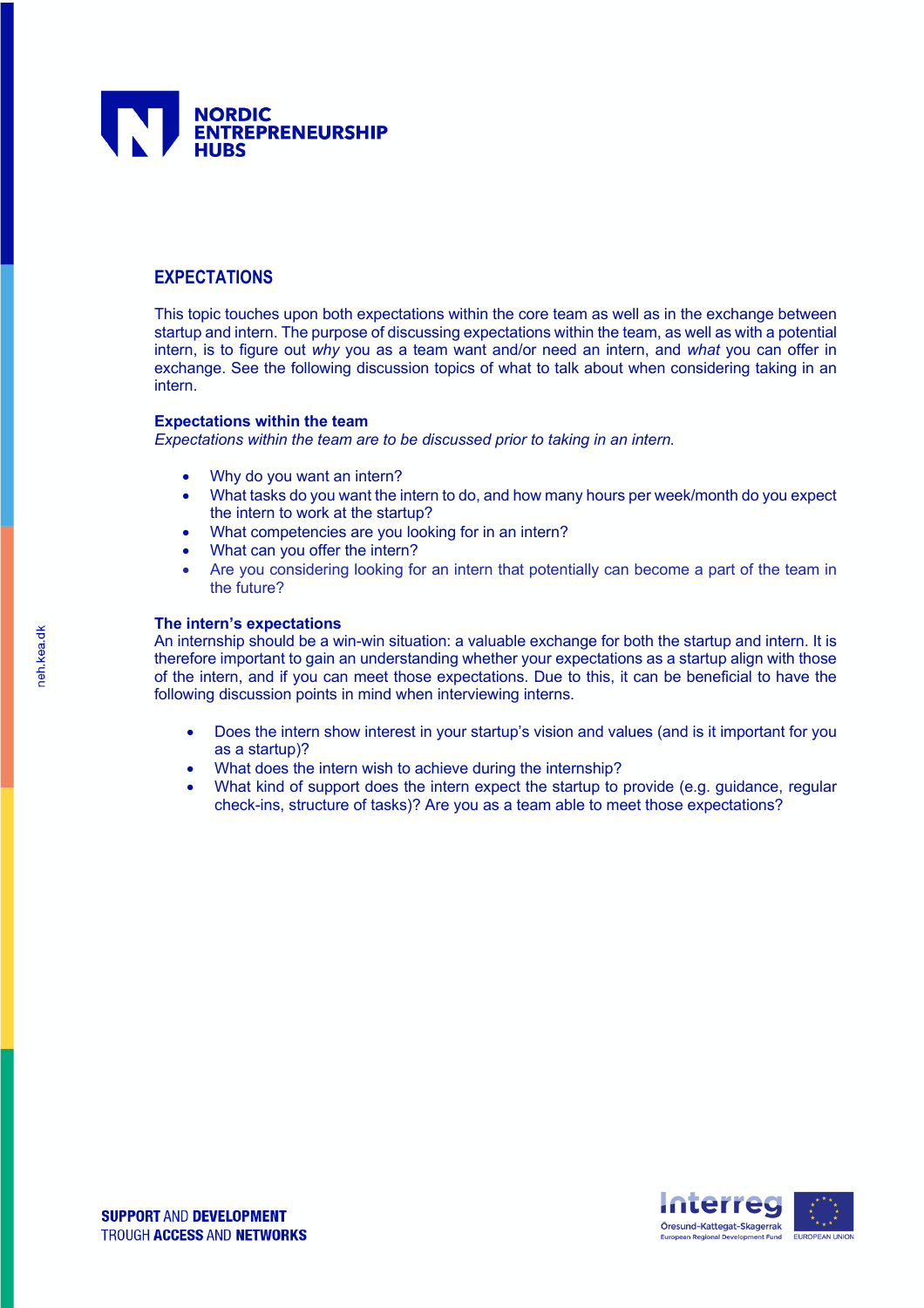

#### **More on Expectations**

The first question you need to ask yourselves is why you want an intern and what you would like to have done, that you can't do on your own. Is it simply to delegate tasks you can't do yourselves, or is it to gain an outside perspective on your business, or perhaps to learn about leading someone that is not part of the founding team?

When discussing tasks of the intern, keep in mind if the tasks are realistic for an intern to do, or if you might actually be looking for someone with more expert knowledge and experience (e.g. a consultant) instead? This also requires that you think ahead what competencies, qualifications and/or skill-set the intern should have. For example, do you value a person that has a high drive and interest in your startup, or a person with the right skill-set but that might not be into your idea?

One of the most important things to consider is: what can you offer the intern in exchange for joining your startup? Is it a salary (and how much?), is it valuable experience that can't be gained elsewhere, or perhaps a chance to become a part of the startup in the future?

These expectations need to be aligned within the team, and also match what the intern is looking for. It is therefore important to get answers to your questions: What does the intern expect of you as a startup, and do you have the time and resources to meet them? Keep in mind that the internship should be a win-win situation: a valuable exchange for both parties.

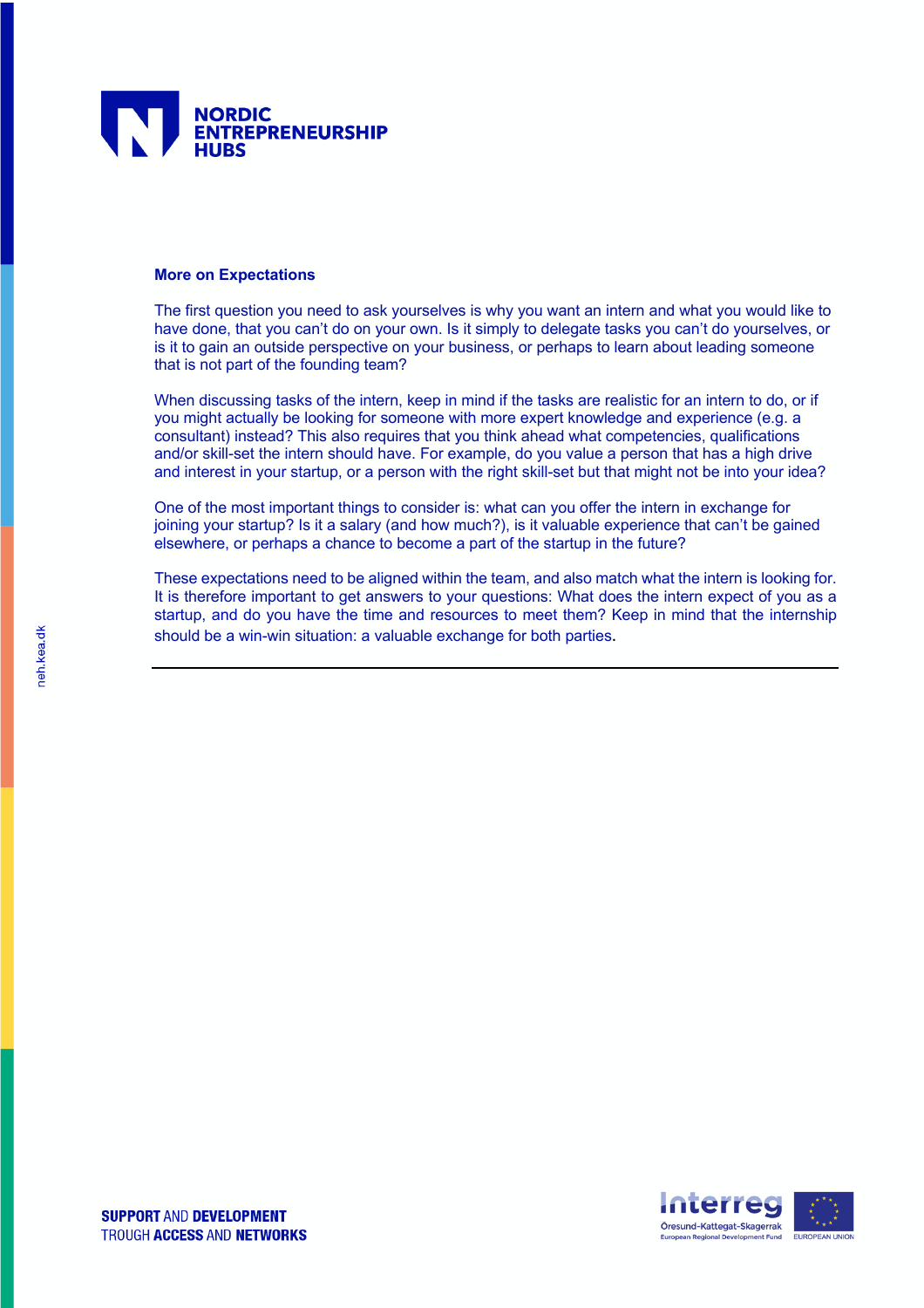

## **LEADERSHIP**

Having an intern is of course additional workforce in the startup, but it is also an opportunity to practice and develop your leadership skills when being responsible for an intern. Therefore, you need to reflect on how you can become committed and responsible leaders, and what this means to you. Have in mind that an internship is about win-win situations for both the startup and intern.

- How much time can you spare to guide the intern?
- How will you divide the responsibility within the core team?
- Do you want to set up at program and/or a structure for the intern? And how do you do that?
- Do you have all competencies you need to manage the internship? If not, how can you acquire them?

#### **More on Leadership**

Within the topic of leadership, it is important to figure out how much time, effort, and resources you have to being a leader for a person that is new to the organization. A common challenge when taking in an intern is estimating how much time it will take to guide and support the intern throughout the internship. Thus, discussing the topic of leadership and responsibility is vital to set off the internship on a good start.

Do not forget to consider whether there are any formal demands from a potential internship mediator (e.g. mentoring hours, time period).

ieh.kea.dk

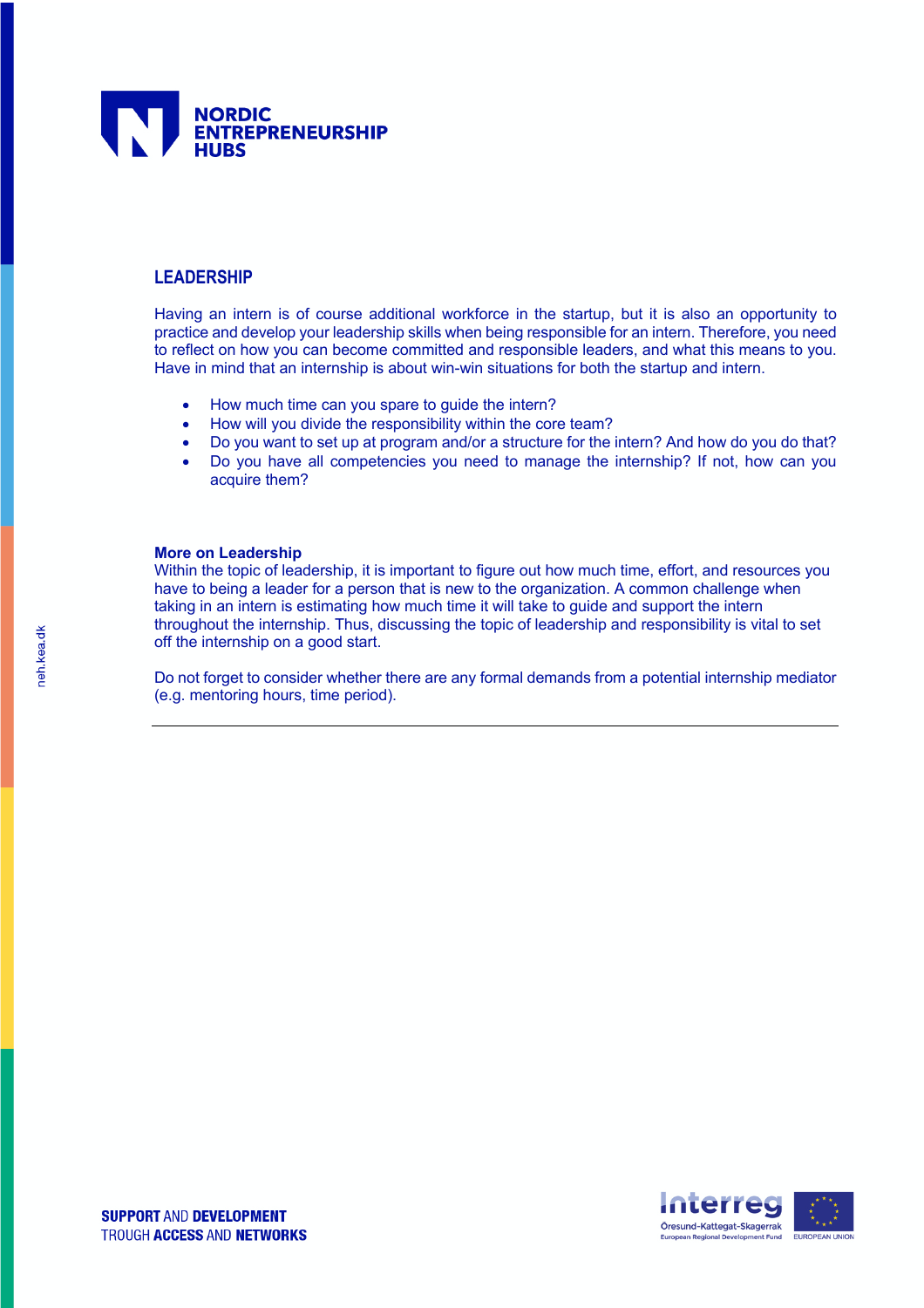

## **ADMINISTRATION**

The topic of administration covers the practical aspects in finding and recruiting an intern. In a recruitment process, it's important to think about employer branding - how you want others to perceive your startup, and how to convey your startup's vision, values and cultures to external viewers.

This topic also includes a legal package consisting of templates of a non-disclosure agreement (NDA), Internship agreement, and a project collaboration agreement, which can be used throughout the program. More information can be found in the legal package.

### **The internship ad**

- When writing an ad, make sure to consider whether or not you are clear with what you are looking for.
- It is important how you frame things and what kind of language/words you use. What do you need to have in mind when including a perspective of equality and inclusivity when writing the ad?
- Where do you want to post your ad? And are there any web portals or organisation that can help you finding an intern?
- Are there any aspects of GDPR you need to consider during the recruitment process?

Not sure about GDPR? Look at this page for more information.

## **How do you choose?**

Start from the dialogue you had about your expectations on the intern and take the discussion further.

- What is important for you as a team when choosing an intern?
	- o Make sure there is consensus within the team.
	- o Do not be afraid to say no if it does not feel 'right'.
	- $\circ$  How to prioritise: Do you want an intern with excellent qualifications, or perhaps someone that is more passionate about our idea?

#### **The legal aspects of it**

You might need to sign an agreement or contract with your intern. It is also for you to discuss in the team and have a mutual understanding of.

- Do you want to offer the intern some sort of monetary compensation?
- Is the intern covered by an insurance?
- What kind of contract shall you sign with the intern?
- Are you up to date with labour laws, or do you need to learn more about it?

Your NEH coaches have access to a legal package with templates of contracts and agreements that you can use.